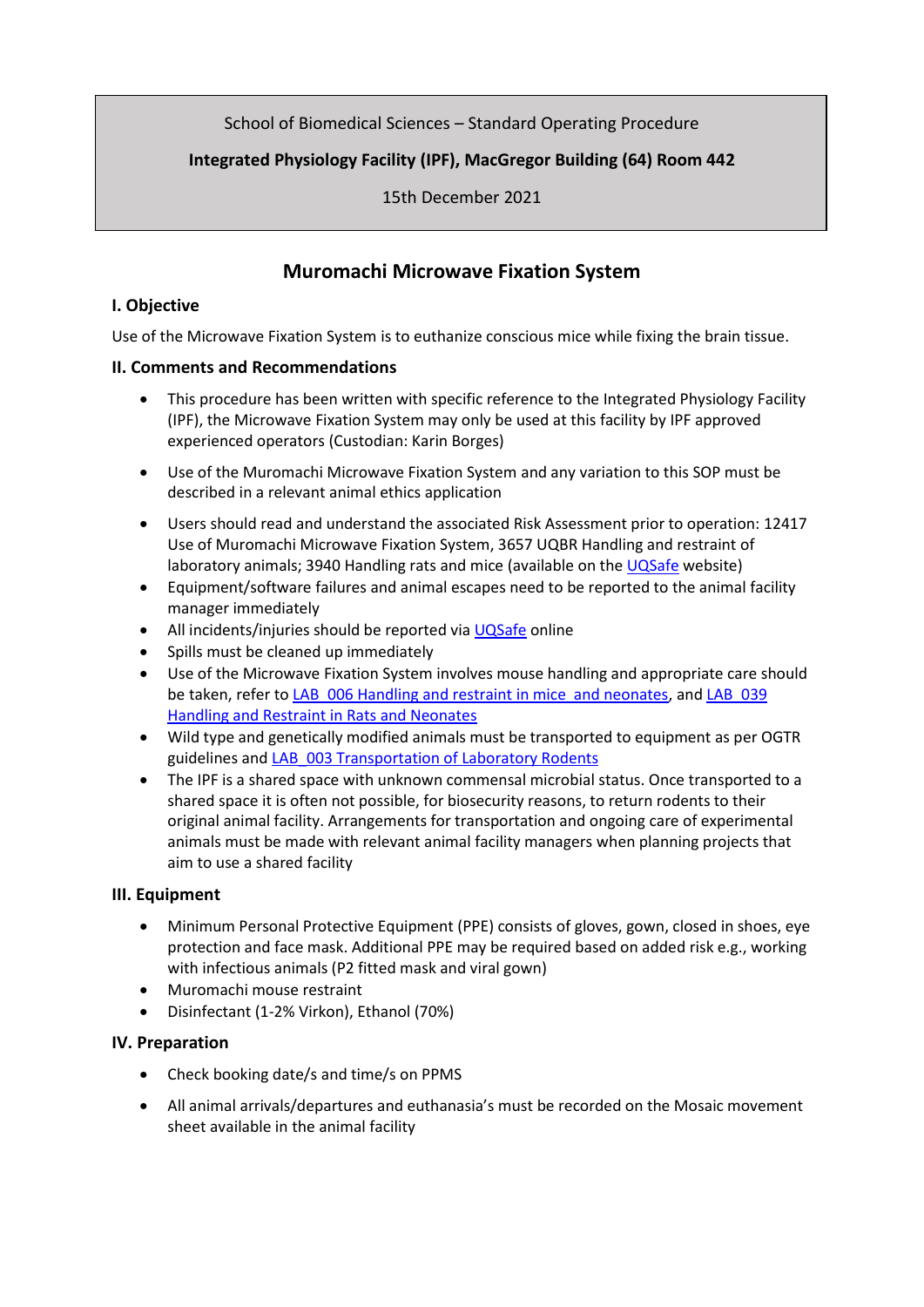### **V. Procedure**

Warmup (takes approximately 30 min):

- 1. Remove plastic cover
- 2. Turn on at the wall
- 3. Turn the dial at the front of the cabinet to on
- 4. Text will appear on the screen followed by 5 green lights no action is required

*A red light indicates a fault, turn the machine off at the main switch and seek assistance*

5. The warmup countdown display will appear and when the machine is ready for use the below display will appear:



#### **To start:**

1. To adjust either Output Power or Exposure Time select change, then clear. Enter the new values, select enter and then OK

2. If the settings are already correct select OK

*Suggested settings for adult mouse .5 KW power at 0.78-0.8 exposure*

3. Fill the jacket around the cone of the restraint with water using a syringe, avoid adding big bubbles

4. Gently encourage the mouse to enter the restraint until the head is contained in the cone.

5. Place the detachable back on the restraint to prevent animal movements

6. Open the blue door to the microwave chamber

7. Insert the restraint containing the animal into the chamber until the back of the restraint has reached the red line on the ruler marking with in the chamber

*Never operate system without a loaded restraint inside*

*Never insert any metal including mice with implants into the restraint*

8. Close the door, select OK and then select start twice in rapid succession

#### 9. 'Exposure' will flash on the screen followed by 'Finished'

*There will be a noise from the effect of the microwave on the tissues*

#### 10. Open the door, remove the restraint, and remove the mouse with care

*The mouse will be hot*

11. Examine mouse to confirm death and to assess suitability of settings